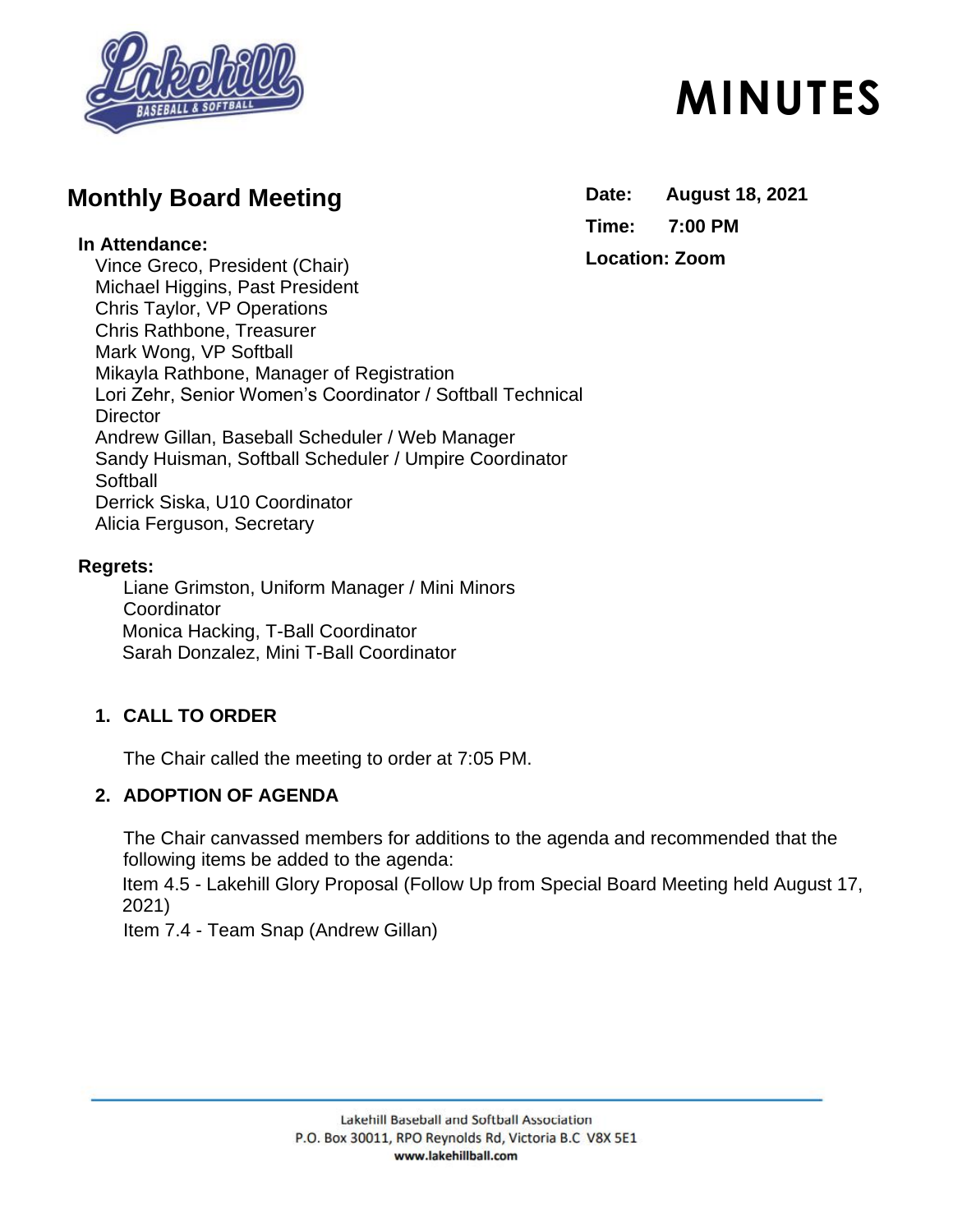# **MOTION:**

## **Moved by** Lori Zehr

#### **Seconded by** Chris Taylor

That the agenda be approved as circulated with the inclusion of item 4.5 - Lakehill Glory Proposal (Follow Up from Special Board Meeting held August 17, 2021) and item 7.4 - Team Snap (Andrew Gillan). **Carried**.

#### **3. APPROVAL OF MINUTES**

#### **3.1 Minutes of the Monthly Board meeting held June 11, 2021**

#### **MOTION:**

**Moved by** Derrick Siska

**Seconded by** Lori Zehr

That the Minutes of the Monthly Board meeting held June 11, 2021, be approved as circulated. **Carried**.

#### **4. UNFINISHED BUSINESS**

#### **4.1 Action Items – Ongoing List (for information)**

| Discussion included:             | <b>Responsible</b> | <b>Date</b><br>mm/dd/yy  |
|----------------------------------|--------------------|--------------------------|
| Updates on various action items. | Alicia Ferguson    | $\overline{\phantom{0}}$ |

#### **4.2 Fall Ball, Winter Clinics and Recruiting (Andrew Gillan)**

| Discussion included: |                                                                                                                                                                                                         | <b>Responsible</b>                                                                                         | <b>Date</b><br>mm/dd/yy |
|----------------------|---------------------------------------------------------------------------------------------------------------------------------------------------------------------------------------------------------|------------------------------------------------------------------------------------------------------------|-------------------------|
|                      | Finalizing logistics for fall baseball including<br>registration, scheduling, advertising, costs,<br>permits, shirts for participants, and volunteers.                                                  | <b>Andrew Gillian</b><br>&<br><b>Chris Taylor</b><br>&<br><b>Chris Rathbone</b><br>&<br><b>Vince Greco</b> |                         |
|                      | Preparing for winter clinics to be held January or<br>February including facility rental, volunteers, as<br>well as pitch and catch clinics.                                                            | <b>Chris Taylor</b><br>&<br><b>Andrew Gillan</b>                                                           |                         |
|                      | Recruitment for various vacancies and options to<br>encourage more volunteers.<br>Andrew Gillan expressed a willingness to assist<br>in the role of either VP Baseball or Umpire in<br>Chief if needed. |                                                                                                            |                         |
|                      | Chris Taylor expressed a willingness to lead the<br>coordination of the winter baseball clinics.                                                                                                        |                                                                                                            |                         |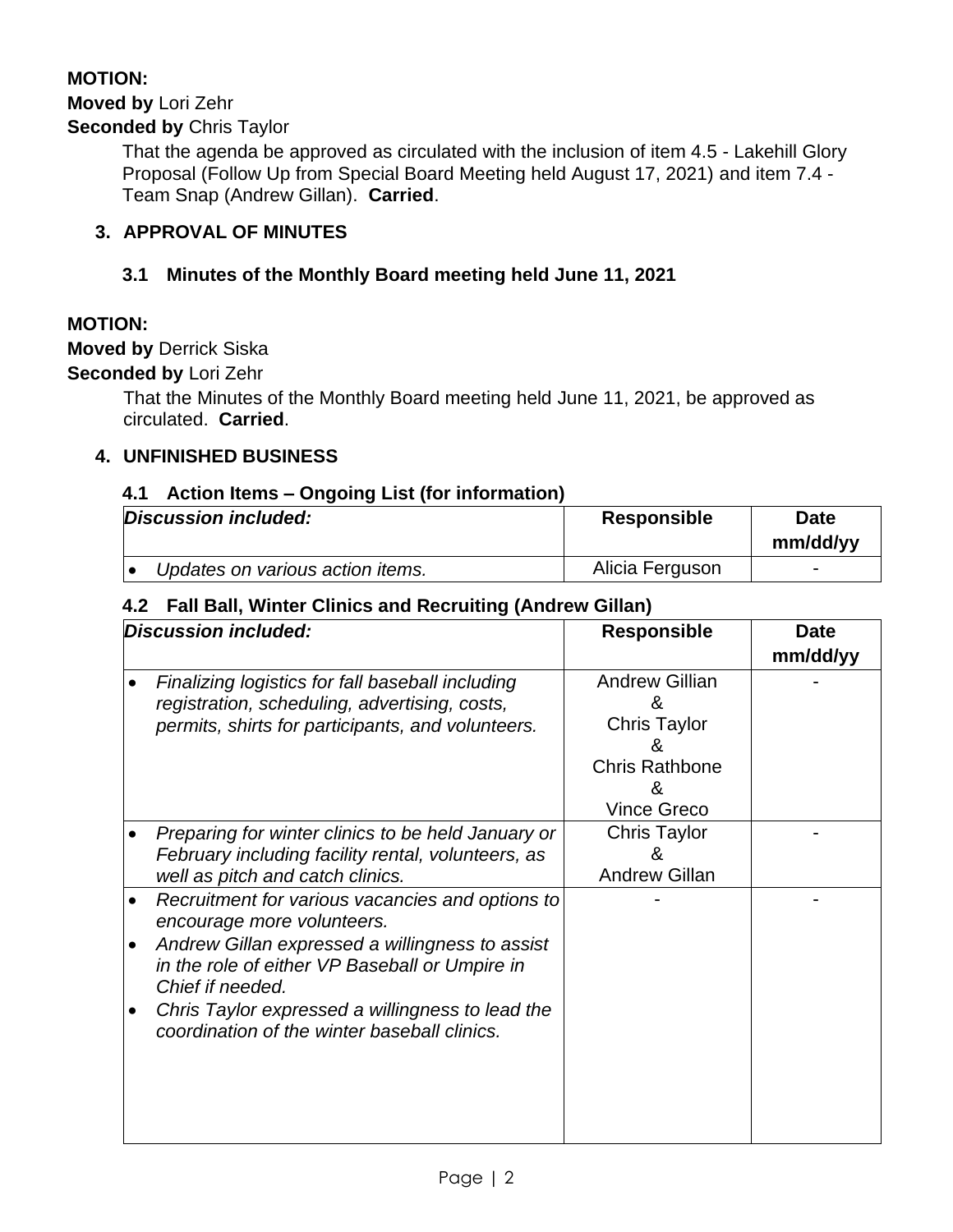| <b>MOTION:</b>                                                                                         |  |
|--------------------------------------------------------------------------------------------------------|--|
| <b>Moved by Mark Wong</b>                                                                              |  |
| <b>Seconded by Chris Taylor</b>                                                                        |  |
| That the Board authorize registration fees to be<br>between \$50-\$75 for 2021 fall baseball. Carried. |  |

# **4.3 Overbudget Expenditures (Chris Rathbone)**

| Discussion included:                                       | <b>Responsible</b>    | <b>Date</b><br>mm/dd/yy  |
|------------------------------------------------------------|-----------------------|--------------------------|
| This item will be considered at a future Board<br>meeting. | <b>Chris Rathbone</b> | $\overline{\phantom{0}}$ |

# **4.4 Criminal Record Checks (Vince Greco)**

| Discussion included:                                                                                                                                                                                              | <b>Responsible</b> | <b>Date</b><br>mm/dd/yy |
|-------------------------------------------------------------------------------------------------------------------------------------------------------------------------------------------------------------------|--------------------|-------------------------|
| Clarification on the various volunteer roles<br>requiring criminal record checks including<br>persons that have direct contact with players<br>and/or their personal information as well as all<br>Board members. |                    |                         |

#### **4.5 Lakehill Glory Proposal (Follow Up from Special Board Meeting held August 17, 2021)**

|           | <b>Discussion included:</b>                                                                                                                                                                                   | <b>Responsible</b> | <b>Date</b><br>mm/dd/yy |
|-----------|---------------------------------------------------------------------------------------------------------------------------------------------------------------------------------------------------------------|--------------------|-------------------------|
|           | Consideration of potential impacts to the financial<br>standing of the association with new teams<br>joining.                                                                                                 |                    |                         |
| $\bullet$ | Volunteer work required to receive any funds<br>from the programs fundraising efforts.                                                                                                                        |                    |                         |
| $\bullet$ | Options for scheduling configurations, desire to<br>increase volunteers, as well as benefits of<br>mentorship and A-Level girls coaching the<br>younger softball players.                                     |                    |                         |
| $\bullet$ | Lakehill as currently having a strong softball<br>program and mentorship as part of the current<br>model.                                                                                                     |                    |                         |
|           | Current needs of the association as being able to<br>access resources and facilities more readily<br>rather than needing higher registration numbers<br>and increased revenue.                                |                    |                         |
| ٠         | Concerns relating to the impact of the program<br>on scheduling and other Lakehill softball teams.                                                                                                            |                    |                         |
| ٠<br>٠    | Concerns of historical precedents with the former<br>A-Level Team management conflicting with the<br>culture of the association.<br>Need for an A-Level Team in the region for the<br>progression of players. |                    |                         |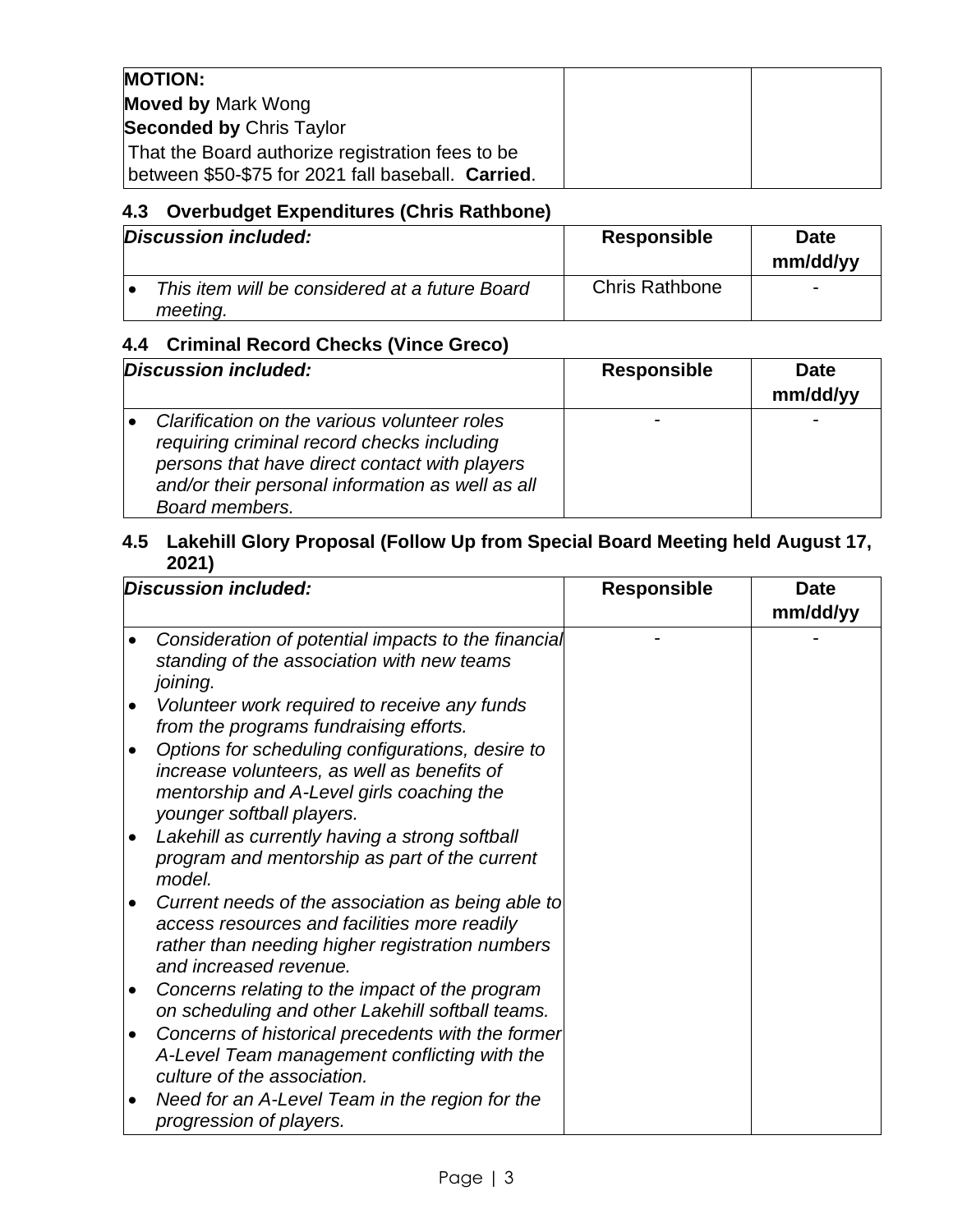| <b>MOTION:</b>                                  |  |
|-------------------------------------------------|--|
| <b>Moved by Andrew Gillan</b>                   |  |
| <b>Seconded by Chris Taylor</b>                 |  |
| That the Board accept the A-Level Glory Team    |  |
| Program into the Lakehill Baseball and Softball |  |
| Association. Defeated.                          |  |

# **5. CORRESPONDENCE**

There was no correspondence for discussion.

#### **6. REPORTS**

#### **6.1 Financial Update (Chris Rathbone)**

| Discussion included:                                                                                                                                                                                                                                              | <b>Responsible</b> | <b>Date</b><br>mm/dd/yy |
|-------------------------------------------------------------------------------------------------------------------------------------------------------------------------------------------------------------------------------------------------------------------|--------------------|-------------------------|
| Information on the Gaming Grant funding to be<br>provided by the end of September.<br>Receipt of \$1,000 from TD sponsorship.<br>$\bullet$<br>Various fixups to be completed around the park<br>with \$1,300 of sponsorship funds from the Tower<br>Fence family. |                    |                         |
| Providing the treasurer with any outstanding<br>expenses to wrap up the fiscal year in<br>September.                                                                                                                                                              | Everyone           | August 31,<br>2021      |
| <b>MOTION:</b>                                                                                                                                                                                                                                                    | <b>Vince Greco</b> |                         |
| <b>Moved by Chris Rathbone</b>                                                                                                                                                                                                                                    |                    |                         |
| <b>Seconded by Chris Taylor</b>                                                                                                                                                                                                                                   |                    |                         |
| That the Board authorize the purchase of 4-6 sign<br>boards. Carried.                                                                                                                                                                                             |                    |                         |

# **6.2 Softball Program Update (Mark Wong)**

| Discussion included:                            | <b>Responsible</b> | <b>Date</b> |
|-------------------------------------------------|--------------------|-------------|
|                                                 |                    | mm/dd/yy    |
| Consideration of winter ball and not proceeding |                    | -           |
| with fall ball this season.                     |                    |             |

# **6.3 Baseball Program Update (Chris Taylor)**

| Discussion included:                                                          | <b>Responsible</b>       | <b>Date</b><br>mm/dd/yy |
|-------------------------------------------------------------------------------|--------------------------|-------------------------|
| Update on the Minor All-Stars progress as<br>having won their last few games. | $\overline{\phantom{0}}$ | -                       |

## **6.4 Operations Update (Chris Taylor)**

| Discussion included: |                                                                                                                            | <b>Responsible</b>  | <b>Date</b><br>mm/dd/yy  |
|----------------------|----------------------------------------------------------------------------------------------------------------------------|---------------------|--------------------------|
|                      | Consideration of changing Diamond 1 to gravel<br>infill and discussing options with Saanich to<br>address the safety risk. | <b>Chris Taylor</b> | $\overline{\phantom{0}}$ |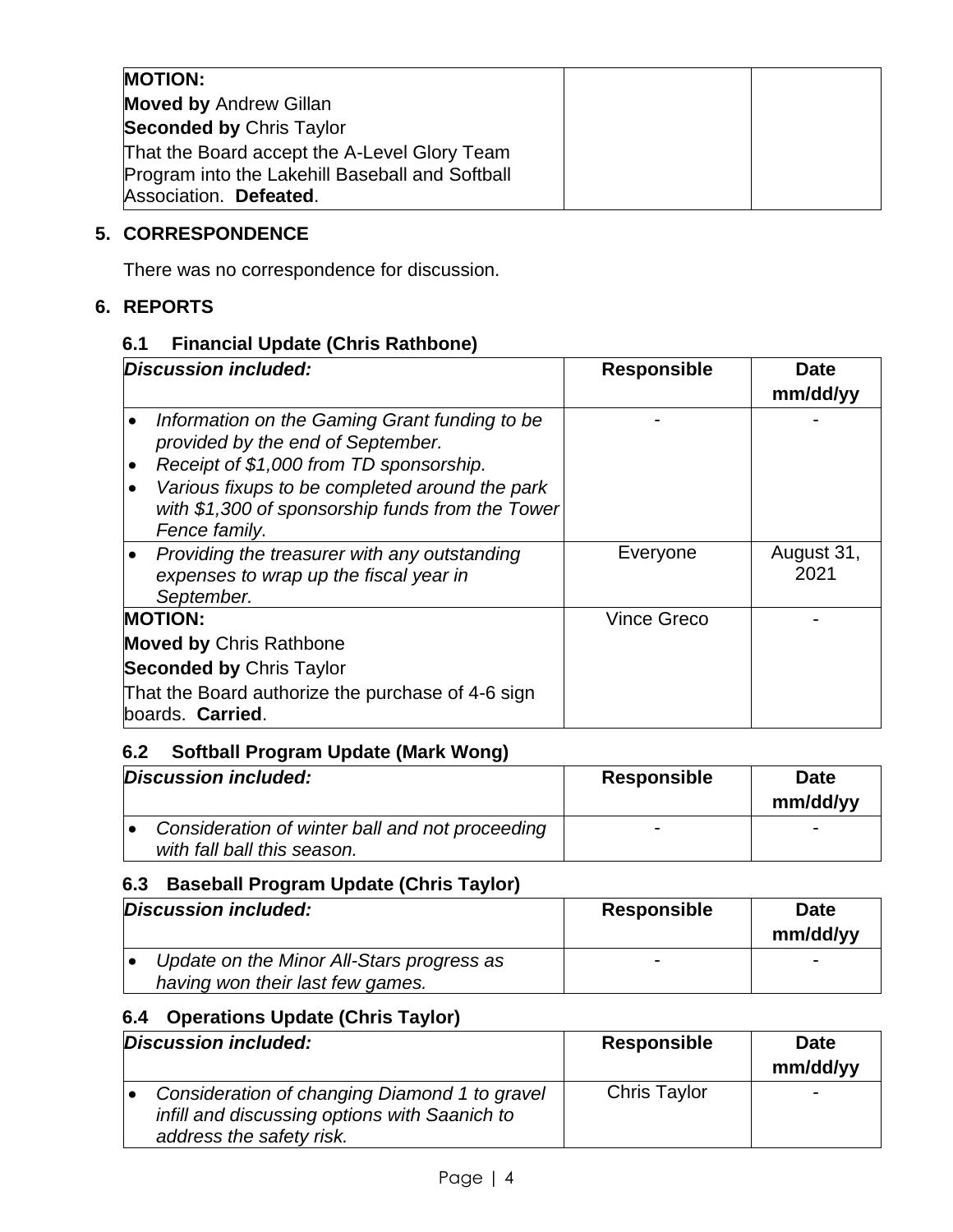| Progress of removing banners and signage from |  |
|-----------------------------------------------|--|
| around the park.                              |  |

#### **6.5 Admin Update (Vince Greco)**

| Discussion included: |                                                                                                                                | <b>Responsible</b>                | <b>Date</b><br>mm/dd/yy |
|----------------------|--------------------------------------------------------------------------------------------------------------------------------|-----------------------------------|-------------------------|
|                      | Ensuring the return of all uniforms to the Uniform<br>Manager and reaching out to coaches for the<br>return of equipment bags. | <b>Andrew Gillan</b><br>Mark Wong |                         |
|                      |                                                                                                                                | <b>Vince Greco</b>                |                         |

#### **7. NEW BUSINESS**

#### **7.1 Bylaw Review (Vince Greco & Alicia Ferguson)**

| Discussion included:                                                                                                   | <b>Responsible</b> | <b>Date</b><br>mm/dd/yy |
|------------------------------------------------------------------------------------------------------------------------|--------------------|-------------------------|
| Tabling consideration of bylaw amendments that<br>were not incorporated during the last review to<br>the next meeting. | Alicia Ferguson    | 09/08/21                |

#### **7.2 U9 Learn to Play Division (Derrick Siska)**

| Discussion included:                                                                                         | <b>Responsible</b> | <b>Date</b><br>mm/dd/yy |
|--------------------------------------------------------------------------------------------------------------|--------------------|-------------------------|
| Potential impact to baseball registration and<br>benefits for the younger girls wanting to join<br>softball. | Mark Wong          |                         |
| <b>MOTION:</b>                                                                                               |                    |                         |
| <b>Moved by Derrick Siska</b>                                                                                |                    |                         |
| <b>Seconded by Lori Zehr</b>                                                                                 |                    |                         |
| That the Board establish a U9 Softball within the<br>Lakehill Baseball and Softball Association. Carried.    |                    |                         |

# **7.3 U11 New Uniforms (Derrick Siska)**

| Discussion included: |                                                                                        | <b>Responsible</b> | <b>Date</b><br>mm/dd/yy  |
|----------------------|----------------------------------------------------------------------------------------|--------------------|--------------------------|
|                      | Updating the U10 jerseys for the next season<br>and adjusting the sizing for U9 & U10. | Liane Grimston     | $\overline{\phantom{0}}$ |

#### **7.4 Team Snap (Andrew Gillan)**

| Discussion included:                         | <b>Responsible</b>                                             | <b>Date</b><br>mm/dd/yy |
|----------------------------------------------|----------------------------------------------------------------|-------------------------|
| Involvement with beta testing for Team Snap. | <b>Andrew Gillan</b><br>ă<br>Mikayla Rathbone<br>Sandy Huisman |                         |